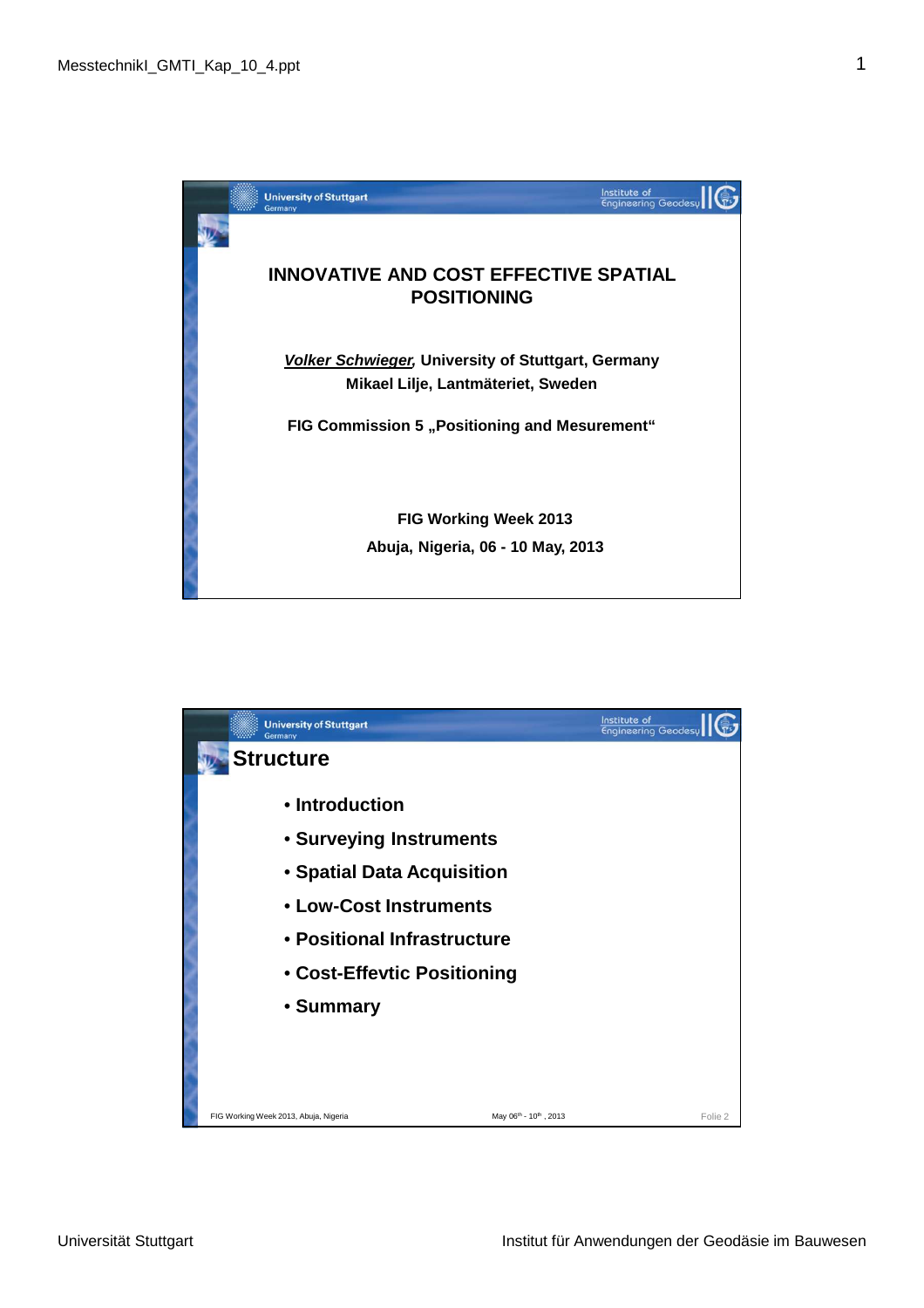

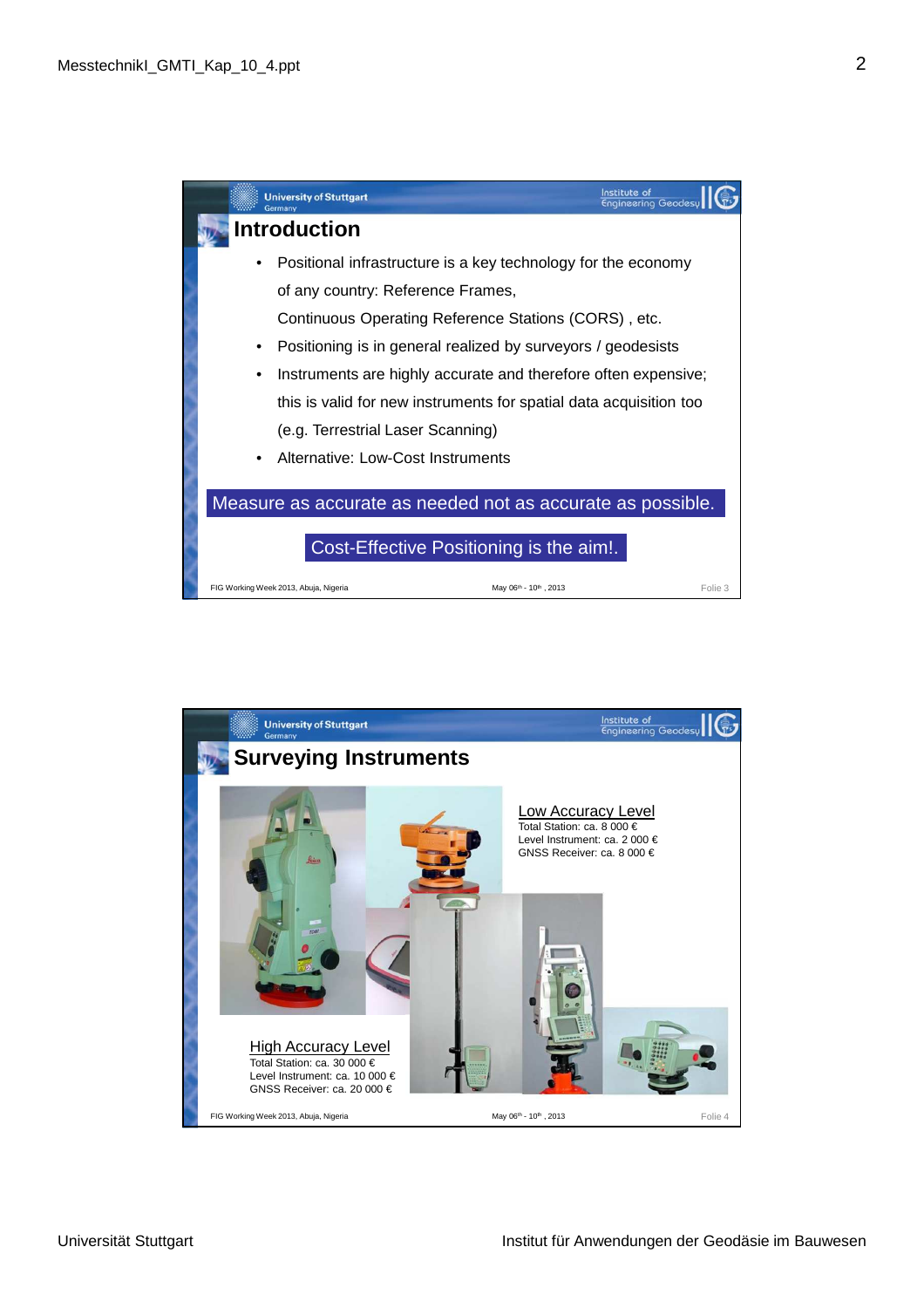

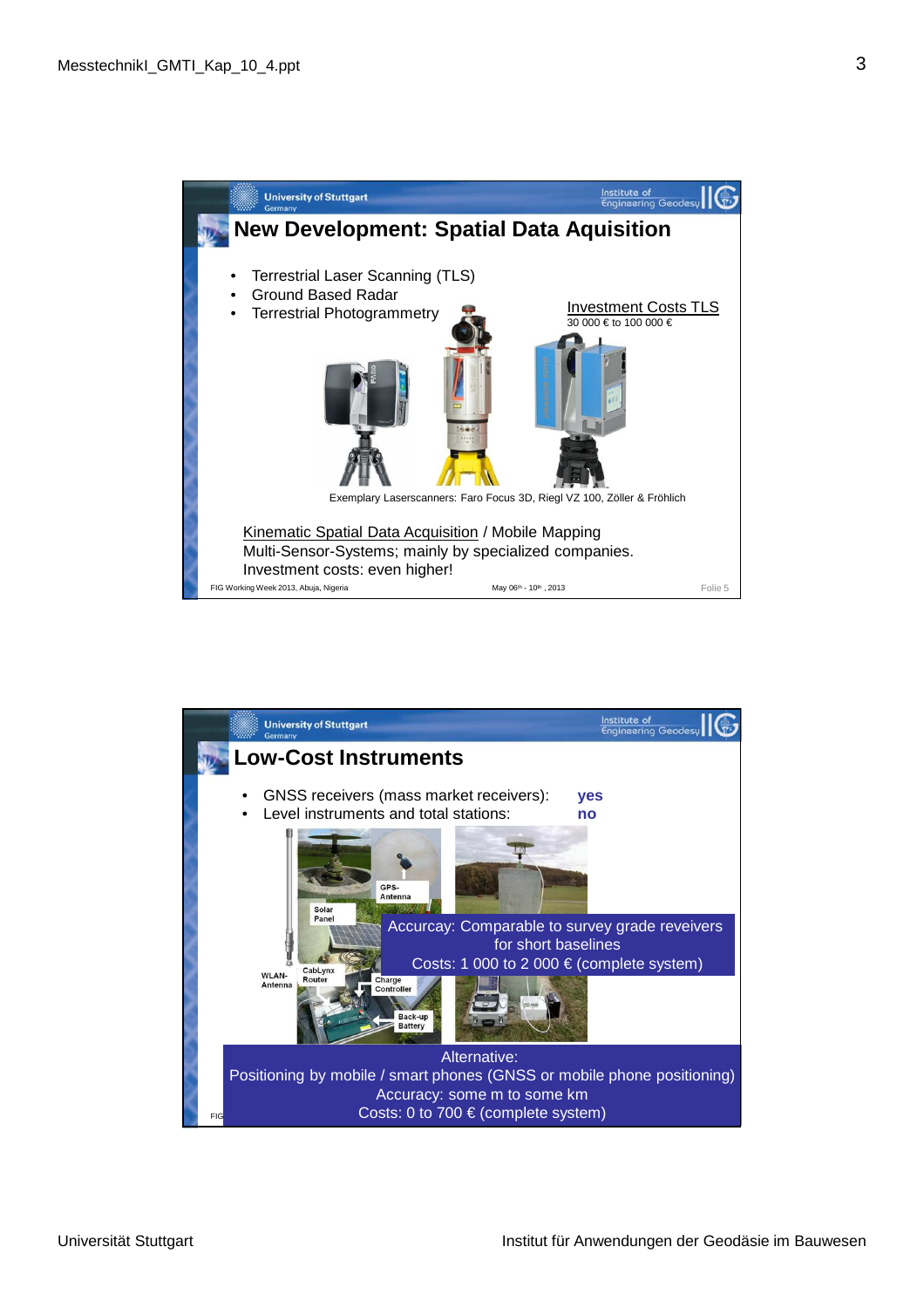

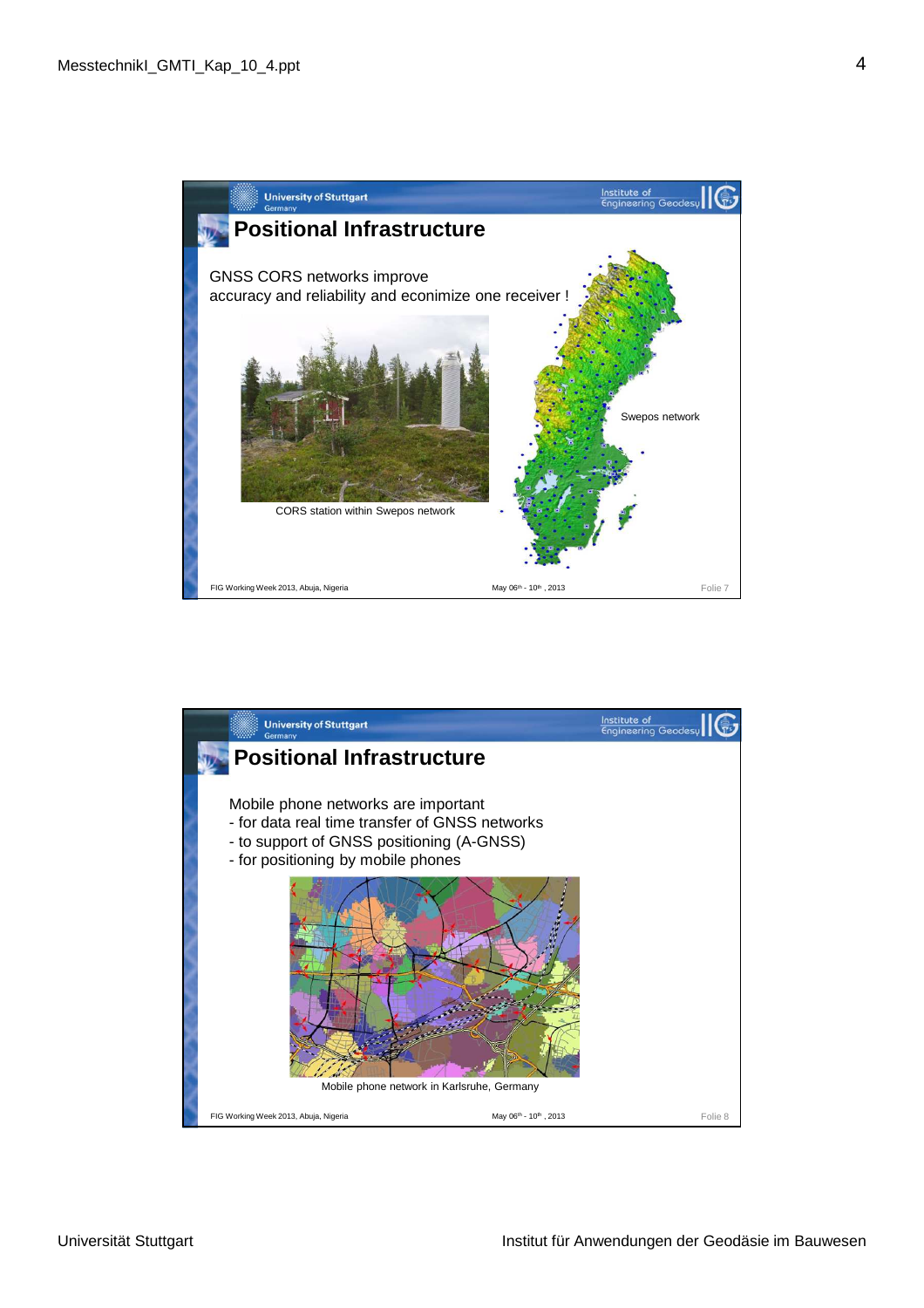|                                                            | <b>University of Stuttgart</b><br>Germany                                                                                                                                                                |                      |                       | Institute of<br><b>Engineering Geodesy</b> |         |  |  |  |
|------------------------------------------------------------|----------------------------------------------------------------------------------------------------------------------------------------------------------------------------------------------------------|----------------------|-----------------------|--------------------------------------------|---------|--|--|--|
| <b>Cost-Effective Positioning</b>                          |                                                                                                                                                                                                          |                      |                       |                                            |         |  |  |  |
|                                                            | Simple decision table<br>for the case that personnel and any other cost have no influence or<br>are the same for all instruments compared.<br>Only investment costs and accuracy (quality) are counting! |                      |                       |                                            |         |  |  |  |
|                                                            | Instrument                                                                                                                                                                                               | <b>Max. Accuracy</b> | <b>Investment</b>     | Invest per year                            |         |  |  |  |
|                                                            | <b>Type A</b>                                                                                                                                                                                            | $1 \text{ cm}$       | $8000 \in$            | $1600 \in$                                 |         |  |  |  |
|                                                            | <b>Type B</b>                                                                                                                                                                                            | $0.5 \text{ cm}$     | $15000 \in$           | 3 000 €                                    |         |  |  |  |
|                                                            | Type C                                                                                                                                                                                                   | $1 \text{ mm}$       | $25000 \in$           | 5 000 €                                    |         |  |  |  |
| Measure as accurate as needed not as accurate as possible. |                                                                                                                                                                                                          |                      |                       |                                            |         |  |  |  |
|                                                            | FIG Working Week 2013, Abuja, Nigeria                                                                                                                                                                    |                      | May 06th - 10th, 2013 |                                            | Folie 9 |  |  |  |

|                                                                                                                                                                                     | Germany                                                                                                                                       | <b>University of Stuttgart</b> |                       |                                         |                                                 |                                         | Institute of                     | <b>Engineering Geodesu</b>               |          |
|-------------------------------------------------------------------------------------------------------------------------------------------------------------------------------------|-----------------------------------------------------------------------------------------------------------------------------------------------|--------------------------------|-----------------------|-----------------------------------------|-------------------------------------------------|-----------------------------------------|----------------------------------|------------------------------------------|----------|
|                                                                                                                                                                                     | <b>Cost-Effective Positioning</b>                                                                                                             |                                |                       |                                         |                                                 |                                         |                                  |                                          |          |
|                                                                                                                                                                                     | <b>Complex decision table</b><br>Influences: personnel, investment and additional costs.<br>Important: personnel costs per hour / day / year. |                                |                       |                                         |                                                 |                                         |                                  |                                          |          |
|                                                                                                                                                                                     | <b>Instrument</b>                                                                                                                             | Max.<br><b>Accuracy</b>        | Invest<br>per<br>year | Personnel<br>per year /<br>$(1 \infty)$ | <b>Personnel</b><br>per year /<br>$(70 \infty)$ | Fees /<br>Communica<br>tion per<br>year | Overall<br>costs<br>$(1 \infty)$ | <b>Overall</b><br>costs<br>$(70 \infty)$ |          |
|                                                                                                                                                                                     | <b>Total Station</b>                                                                                                                          | $1 \text{ mm}$                 | 5000 €                | 4 000 €                                 | 270 000 €                                       |                                         | 9000 €                           | 275 000€                                 |          |
|                                                                                                                                                                                     | <b>Robotic Total</b><br><b>Station</b>                                                                                                        | $1 \text{ mm}$                 | 6000 €                | 2000 €                                  | 135 000 €                                       |                                         | $8000 \in$                       | 141 000 €                                |          |
| <b>Developed Countries:</b><br>Automation and positional infrastructure important.<br><b>Developing Countries:</b><br>Low-Cost instruments and positional infrastructure important. |                                                                                                                                               |                                |                       |                                         |                                                 |                                         |                                  |                                          |          |
|                                                                                                                                                                                     | Low-Cost GNSS /<br><b>CORS</b>                                                                                                                | $5 \text{ mm}$                 | $500 \in$             | 2000 €                                  | $135000 \in$                                    | $1000 \in$                              | $3,500 \in$                      | 138 000 €                                |          |
|                                                                                                                                                                                     | FIG Working Week 2013, Abuja, Nigeria                                                                                                         |                                |                       |                                         |                                                 | May 06th - 10th, 2013                   |                                  |                                          | Folie 10 |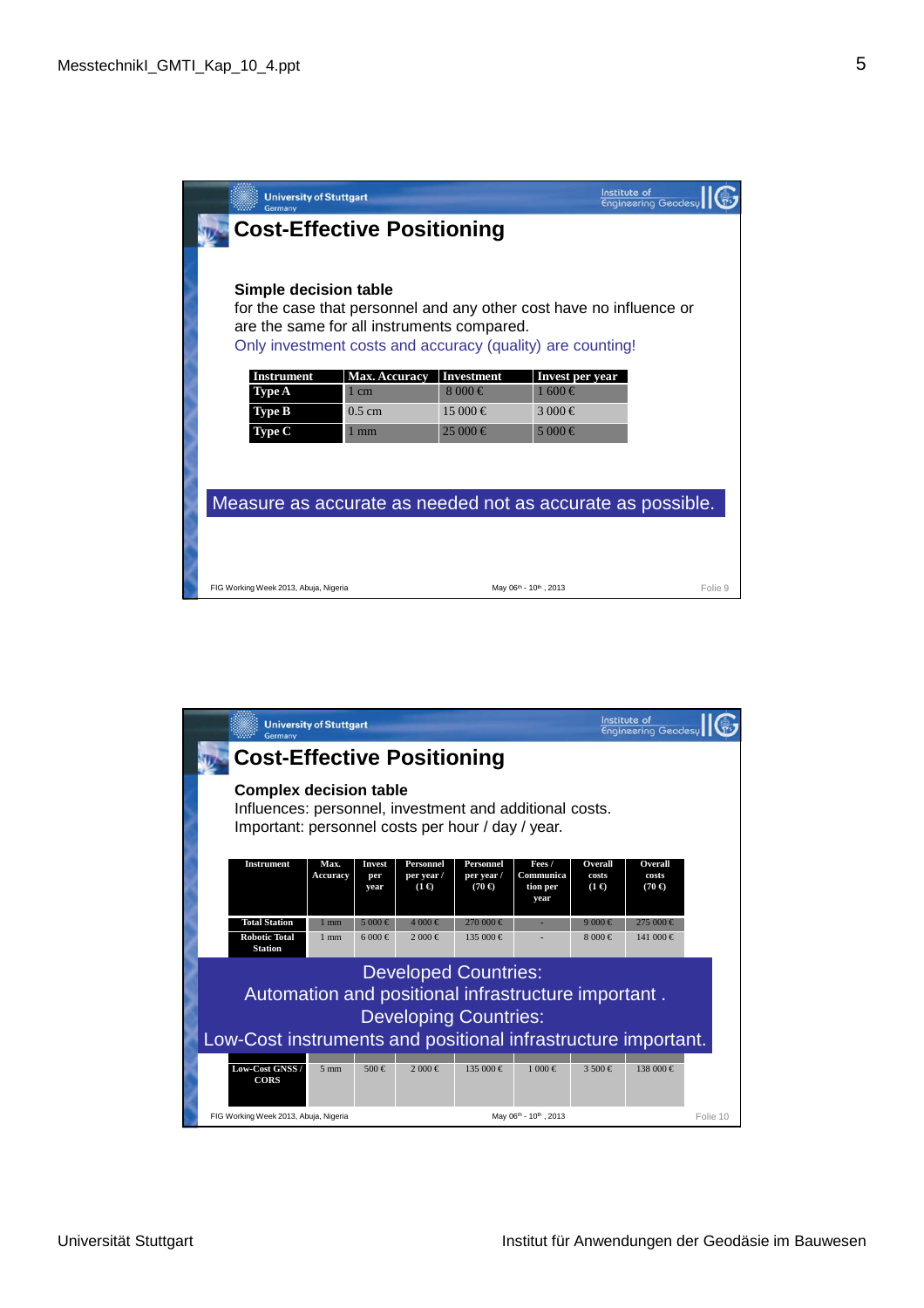|                                                                         | <b>University of Stuttgart</b><br>Germany                                 |               |                                                     |                                                                 |                       | Institute of<br><b>Engineering Geodesy</b> |                                       |  |
|-------------------------------------------------------------------------|---------------------------------------------------------------------------|---------------|-----------------------------------------------------|-----------------------------------------------------------------|-----------------------|--------------------------------------------|---------------------------------------|--|
| <b>Cost-Effective Positioning</b>                                       |                                                                           |               |                                                     |                                                                 |                       |                                            |                                       |  |
| Decision table for huge data amounts<br>Example: 500 m street & facades | Investment (5 years)<br>Robotic Total Station: 30 000 €<br>TLS: 100 000 € |               |                                                     |                                                                 |                       |                                            |                                       |  |
| <b>Method</b>                                                           | Max. Accuracy                                                             | <b>Invest</b> | Personnel $(1 \in)$ :<br>field / office             | Personnel $(70 \in)$ :<br>field / office<br>8 days / 1 day      | Assign-<br>ment costs | <b>Overall costs</b><br>$(1 \infty)$       | <b>Overall costs</b><br>$(70 \infty)$ |  |
| Robotic Total<br><b>Station</b>                                         | $1$ mm                                                                    | $1000 \in$    | $64 \text{ } \in 78 \text{ } \in$<br>8 days / 1 day | $4480 \notin$ /<br>560€<br>8 days / 1 day                       |                       | $1072 \t∈$                                 | $6040 \in$                            |  |
| <b>TLS</b>                                                              | $2 \text{ mm}$                                                            | 830€          | 16 € / 40 €<br>2 days / 5 days                      | $1120 \notin$ /<br>2,800 €<br>$2 \text{ days} / 5 \text{ days}$ | $\sim$                | 886€                                       | 4 750 €                               |  |
| Mobile<br><b>Mapping</b>                                                | $2 \text{ mm}$                                                            |               |                                                     |                                                                 | $10000 \in$           |                                            | $10000 \in$                           |  |
| TLS cost-effective although investment costs higher.                    |                                                                           |               |                                                     |                                                                 |                       |                                            |                                       |  |
|                                                                         | FIG Working Week 2013, Abuja, Nigeria                                     |               | May 06th - 10th, 2013                               |                                                                 |                       |                                            |                                       |  |

| <b>University of Stuttgart</b><br>Germany                                                                                                                                                                                                                                                                                                                                                                                                                                                |                                | Institute of<br><b>Engineering Geodesy</b> |
|------------------------------------------------------------------------------------------------------------------------------------------------------------------------------------------------------------------------------------------------------------------------------------------------------------------------------------------------------------------------------------------------------------------------------------------------------------------------------------------|--------------------------------|--------------------------------------------|
| <b>Summary</b>                                                                                                                                                                                                                                                                                                                                                                                                                                                                           |                                |                                            |
| Presentation of well-known geodetic techniques<br>and low-cost alternatives as well as<br>new developments for spatial data acquisition<br>Importance of positional infrastructure is highlighted<br><b>Cost-Effectiveness means</b><br>- using the quality level required,<br>- using the automation level required,<br>- using positional infrastructure,<br>- taking into account all costs,<br>and decide for the survey instrument and procedure<br>delivering the required quality | with minimal financial effort! |                                            |
| FIG Working Week 2013, Abuja, Nigeria                                                                                                                                                                                                                                                                                                                                                                                                                                                    | May 06th - 10th, 2013          | Folie 12                                   |